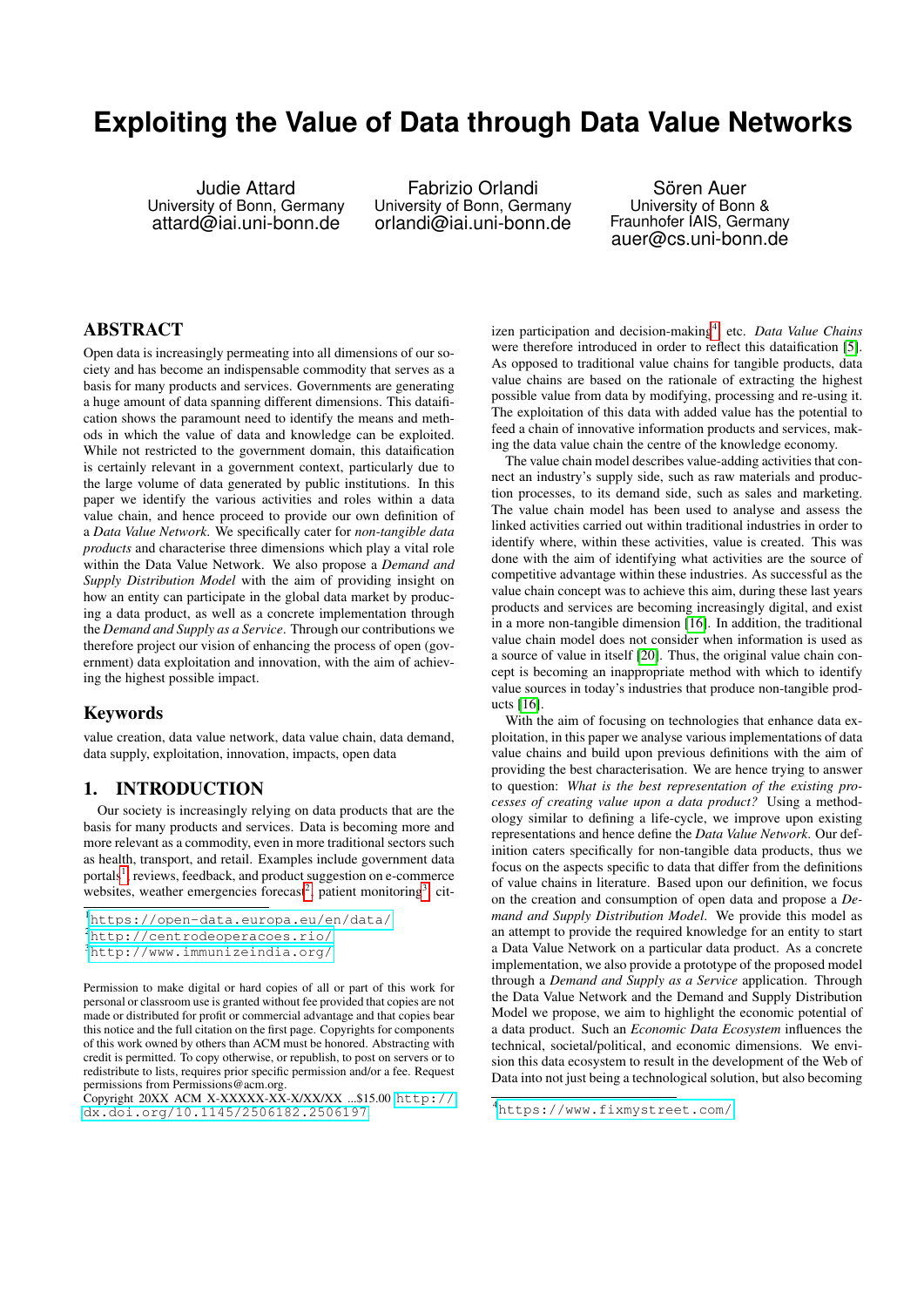a societal change driven by data-based innovation.

While the content of this paper is not restricted to the government domain, it is very important to note that the contributions in this paper are also very relevant in this context. Governments are one of the largest producers and collectors of data in many different domains [\[1,](#page-9-3) [7\]](#page-9-4). This means that governmental entities not only hold a huge value potential in their hands, but if this data is made openly available to the public, a much larger number of stakeholders from the general society can exploit this data. For this reason, in this paper we do not restrict our contributions to solely address governmental entities, but we address all stakeholders, including governments, who would like to exploit data and create value.

We continue this paper by giving an overview of existing literature in Section [2,](#page-1-0) then providing our motivation and the definition of the Data Value Network in Sections [3](#page-1-1) and [4](#page-2-0) respectively. We describe the different roles that actors can undertake to participate in the Data Value Network in Section [5,](#page-3-0) whilst in Section [6](#page-4-0) we describe the dimensions that affect, or are affected by, the Data Value Network. In Section [7](#page-6-0) we propose the Demand and Supply Distribution Model, and provide a proof of concept through Demand and Supply as a Service. We finally provide our concluding remarks in Section [8.](#page-8-0)

### <span id="page-1-0"></span>2. BACKGROUND AND RELATED WORK

The process of *Value Creation* is a somewhat subjective concept that depends on a consumer's perception on the usefulness of the product, the amount they are willing to pay for it, as well as the actual amount spent in such a transaction [\[14\]](#page-9-5). Many works in literature focus on various aspects in the context of value creation, such as how to best exploit value creation to achieve economic benefit [\[2\]](#page-9-6), discussions on value creation within specific domains, such as mobile commerce [\[3\]](#page-9-7), open data [\[22\]](#page-9-8), and e-government [\[24\]](#page-9-9), or how to achieve competitive advantage [\[9,](#page-9-10) [18,](#page-9-11) [19\]](#page-9-12).

The term *Value Chain* was first introduced by Porter [\[18\]](#page-9-11) in 1985. Porter defines a value chain to be the strategically relevant interdependent activities undertaken by a firm in order to achieve its goal. The activities are physically and technologically distinct activities that are the building blocks by which a firm creates a product valuable to its buyers. Similarly, Kaplinsky [\[9\]](#page-9-10) defines a value chain to describe the full range of activities that are required to bring a product or service from conception, through the different phases of production, delivery to final consumers, and final disposal after use. The value chain can be considered as a tool that enables the analysis of the interactions between the different activities in order to identify the sources for competitive advantage, or, in other words, how and where the value is created. The activities within a value chain can be classified into five categories, namely; Inbound Logistics, Operations, Outbound Logistics, Marketing and Sales, and Service [\[18\]](#page-9-11).

Building upon Porter's definition, Lee and Yang [\[12\]](#page-9-13) define the *Knowledge Value Chain*. Their definition differs to Porter's in that the end product is not tangible, and they define a value chain for knowledge, including the knowledge infrastructure, the process of knowledge management, and the interaction between the required components that result in knowledge performance. Knowledge, a step further than information, is data organised in meaningful patterns. The process of reading, understanding, interpreting, and applying information to a specific purpose, transforms information into knowledge. This means that for an entity that is unable to understand knowledge, the knowledge is in fact still only information. This is the *data literacy* problem, where any effort invested in knowledge generation is lost if the target consumer is unable to actually understand the provided knowledge [\[23\]](#page-9-14). Similar to Porter,

Lee and Yang classify the activities within the knowledge value chain in five categories, namely knowledge acquisition, knowledge innovation, knowledge protection, knowledge integration, and knowledge dissemination. While essentially similar to Porter's definition, these categories are different in that they classify activities specifically involving a non-tangible information product. In [\[4\]](#page-9-15), Crié and Micheaux provide us with a more generic value chain than Lee and Yang, including raw data in their definition. Within their paper, the authors aim to highlight any issues within the value chain, to provide an overview of the current progress, and also to encourage entities to view the benefits of participating within the data value chain.

Peppard and Rylander [\[16\]](#page-9-1) also discuss a value chain that is more suited where the product in question is non-tangible, however they focus on service-provision rather than data. The authors introduce the concept of *Network Value*, where value is created by a combination of actors within the network. In contrast to the earlier definition of a value chain, network value does not necessarily follow a linear model, and accounts for the various interconnected actors that work together to *co-produce* value. While these actors or entities should be able to function independently, they operate together in a framework of common principles. This means that an action by a single entity can influence other entities within the network, or otherwise require further actions from them in order to achieve the final product. Morgan et al. [\[14\]](#page-9-5) provide a similar discussion on the co-production of value through open-source software.

In line with more recent popular themes, Miller and Mork [\[13\]](#page-9-16) and Latif et al. [\[11\]](#page-9-17) focus on big data and Linked Data respectively. Miller and Mork discuss the data value chain concerning all required actions in aggregating heterogeneous data in an organised manner and creating value (information/knowledge) that can influence decision making. The authors divide their data value chain in three main categories, namely data discovery, integration, and exploitation. In contrast, Latif et al. propose the *Linked Data Value Chain*. Motivated by the still limited commercial adoption of the Semantic Web, the authors aim to drive the Semantic Web and the use of Linked Data closer to commercial entities. The authors discuss the entities participating in the linked data value chain, their assigned Linked Data roles, as well as the types of data processed within the chain.

In the following section we describe how the value chains in the above literature fail to adequately portray value creation on a data product in our new data-centric society. We hence define the Data Value Network, and propose it as a solution.

# <span id="page-1-1"></span>3. WHY DO WE NEED TO DEFINE A NEW VALUE CHAIN?

The value chain was initially used to identify what activities led by a manufacturer gave additional value to the product being created, therefore resulting in a *competitive advantage* [\[18\]](#page-9-11). Nowadays, in a digital data-centric world, the cost of processing data has drastically decreased, and the access to data from multiple sources such as networks, sensors, and the Internet, has skyrocketed the availability of data. Coupled with the dramatic decrease in the cost of data storage, this is enabling huge datasets to be generated or captured, stored, and processed. Alas, value chains such as the one defined by Porter [\[18\]](#page-9-11) do not cater for data-specific activities or for activities where information is used as a source of value [\[20\]](#page-9-2). Lee and Yang's definition [\[12\]](#page-9-13), whilst it is focused on a data product, only considers value creation to be based on the creation of knowledge. Crié and Micheaux [\[4\]](#page-9-15) on the other hand do consider raw data, but still focus on a 'chain' structure which does not reflect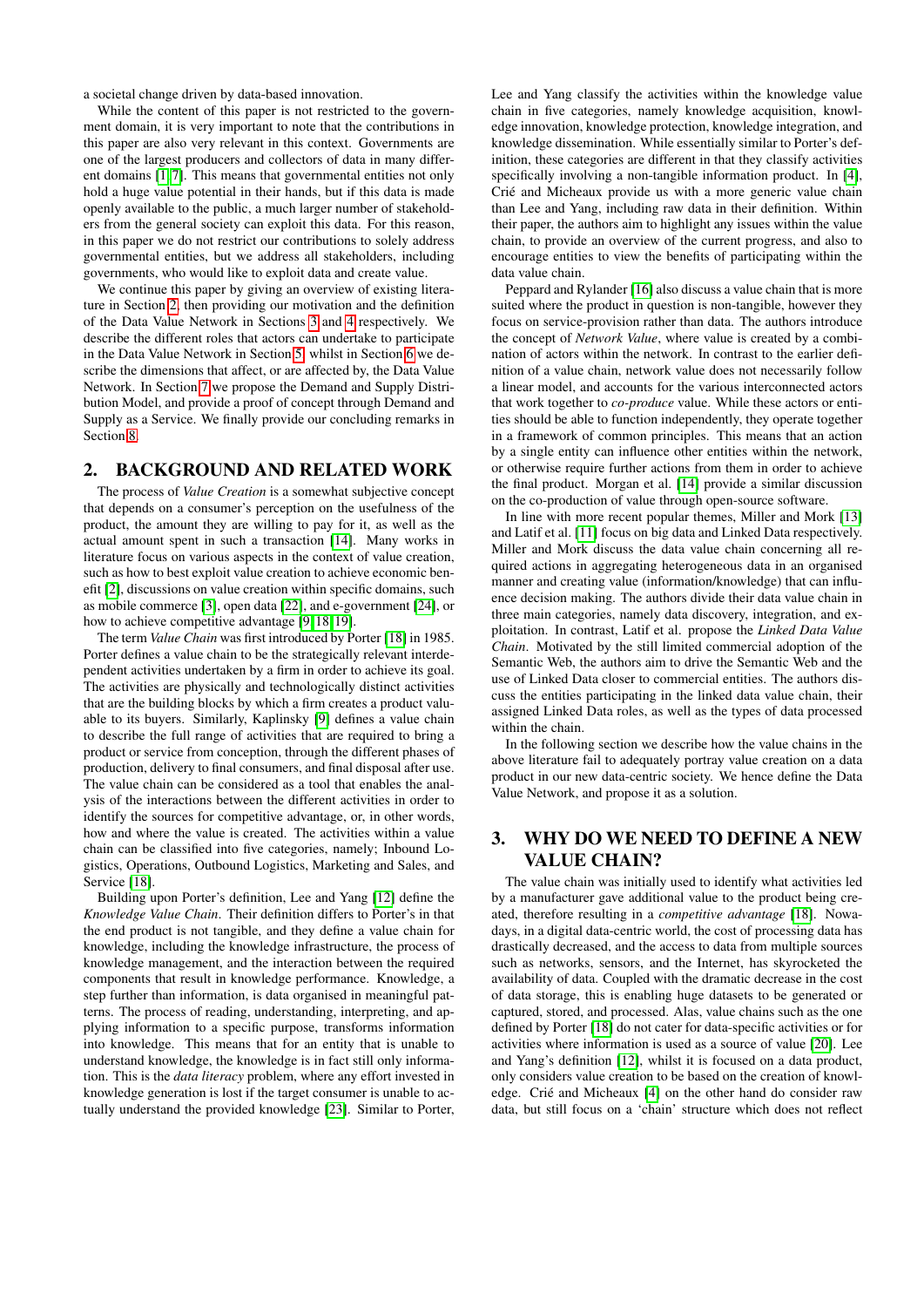the flexible value creation that is really possible on data products. Peppard and Rylander [\[16\]](#page-9-1), whilst they improve on the former by defining Network Value, do not focus on value creation on a data product. Latif et al. [\[11\]](#page-9-17) stick to a strict chain structure and only consider value creation to be the evolution of raw data to Linked Data and human-readable data. Miller and Mork [\[13\]](#page-9-16) provide the most in-depth definition of value creation upon a data product, however they still stick to a chain structure.

Through these definitions of (data) value chains, we identified the lack of literature that discusses the actual processes used to create this value. We also distinguish the need to represent the fluidity of value creation which is not easily characterised using a linear structure. Moreover, rather than limiting our discussion to the economic impact, we identify three impact dimensions that influence, or are influenced by, value creation.

### <span id="page-2-0"></span>4. THE DATA VALUE NETWORK

After considering existing value chain definitions, and identifying different real-life data value chains and the contained activities and roles, we define a Data Value Network. Similarly to a lifecycle, the Data Value Network maps the ongoing processes through which value is created upon a data product. We included common activities executed on data products, where the final aim is usually the consumption of the data product, and characterise them according to three dimensions. Due to the differing order of executing the relevant activities, a star network with the data product as its central node was deemed to be the best way to represent the interactive and fluid nature of adding value to data products. We define a *Data Value Network* to be:

*A set of independent activities having the aim of creating value upon data in order to exploit it as a product*

where different actors (e.g. data producers, data consumers) can participate by executing one or more activities (e.g. Data Discovery, Data Exploitation), and each activity can consist of a number of actions or value creation techniques, (e.g. Gathering, Visualisation, Service Creation). In turn, each action can consist of one or more data value chains, since they might need a series of processes to be executed in order (e.g. visualisation requires identifying the data to visualise, then deciding on a visualisation method, then rendering the visualisation).

The Data Value Network thus has the following features which characterise it and distinguish it from the value chain definitions covered in Section [2:](#page-1-0)

- Non-Tangible Data Product The aim of the data value chain is to process data in order to make it usable for a generic or specific use, enabling the data itself to be considered as a product. There are numerous differences between a tangible product and a data product within a value chain. The most obvious being the *non-perishable nature* of data [\[20\]](#page-9-2). While it can become outdated, its exploitation or use will not consume it. Data can be re-used over and over, even for different purposes than the one it was originally planned for. This changes the competitive dynamics of the entities involved in the data value chain.
- Non-Sequential The data value chain does not necessarily follow a sequential structure, rather, any activity can follow, or precede, any other activity. Activities can be executed in tandem, and other activities can be skipped or repeated. Furthermore, all activities result in a data product except for *Data Exploitation*. In this case, the outcome of the activity

might or might not result in a data product, depending on how the product itself is consumed.

- Multiple Actors One or more actors can participate to coproduce value within an activity. While in [\[18\]](#page-9-11), the author describes a value chain where all the roles are executed by one entity, in a data value chain we need to cater for different actors, who can also *participate in one or more actions*. The actors can also collaborate in order to *co-produce* value.
- Nested Value Chains Each activity can be broken down into further, more specialised actions, each of which can be a data value chain within itself and could possible cater for different scopes. For example the *Data Discovery* activity can include both the *procurement* of data from a different entity, or the *generation* of new data specifically for the required purpose. The latter two actions will then include different processes and approaches, thus having different data value chains.
- Recurring Value Chain Rather than the value chain ending with the consumption of the product, the data value chain can recur as long as the data in question is still relevant. Thus, we can consider it to be similar to a life-cycle, where, the output of an activity can be the input to any other activity.
- Independent Activities: Unlike the value chain defined by Porter [\[18\]](#page-9-11) the value creating processes are not interconnected, and can exist *independently*.

We portray our definition of the Data Value Network in Figure [1,](#page-3-1) where the activities and related roles all belong to a **data-centric** domain. Here the data product is central to the Data Value Network, as data, in whatever state it is in, can be considered to be a product and consumed. There are five activities, namely *Data Discovery*, *Data Curation*, *Data Interpretation*, *Data Distribution*, and *Data Exploitation*. These activities are the data centric counterparts to the activities defined by Porter [\[18\]](#page-9-11) (cf. Section [2\)](#page-1-0), and form a network around the data product, as they can be executed in any order by different actors. Similar to the Network Value concept introduced in [\[16\]](#page-9-1), the Data Value Network does not necessarily follow a linear model, and some of the activities can be repeated or skipped, and can precede or follow any other activity. This network model also emphasises that there is no "end" to the Data Value Network. Rather, it can recur as long as the data product is still relevant. The five activities in the network can be executed on a data product by one or more actors. For example, two actors might participate in interpreting the data (co-production of value), while five actors might exploit it in different ways. Each activity is also made up of a number of actions. While not exhaustive the listed actions are, according to existing literature, the most common and generic processes that can be executed on a data product.

Figure [2](#page-3-2) shows how a data product can evolve over time under the execution of different activities led out by different actors. It is important to note that each data product in the diagram forms the core node in a new instance of a Data Value Network, since an activity on a data product could result in a new version of the data product (e.g. by organising a dataset), or even a new data product (e.g. through knowledge extraction or merging). Then, the evolution of a data product will eventually result in a 'branching' out of various value-added versions, similar to the branching out of  $D_2$  to two different versions;  $D_3$  and  $D_4$ .

In order to be used within a Data Value Network, data does not require any specific characteristics. It can be raw, previouslyprocessed, machine or human readable, and it can also be data re-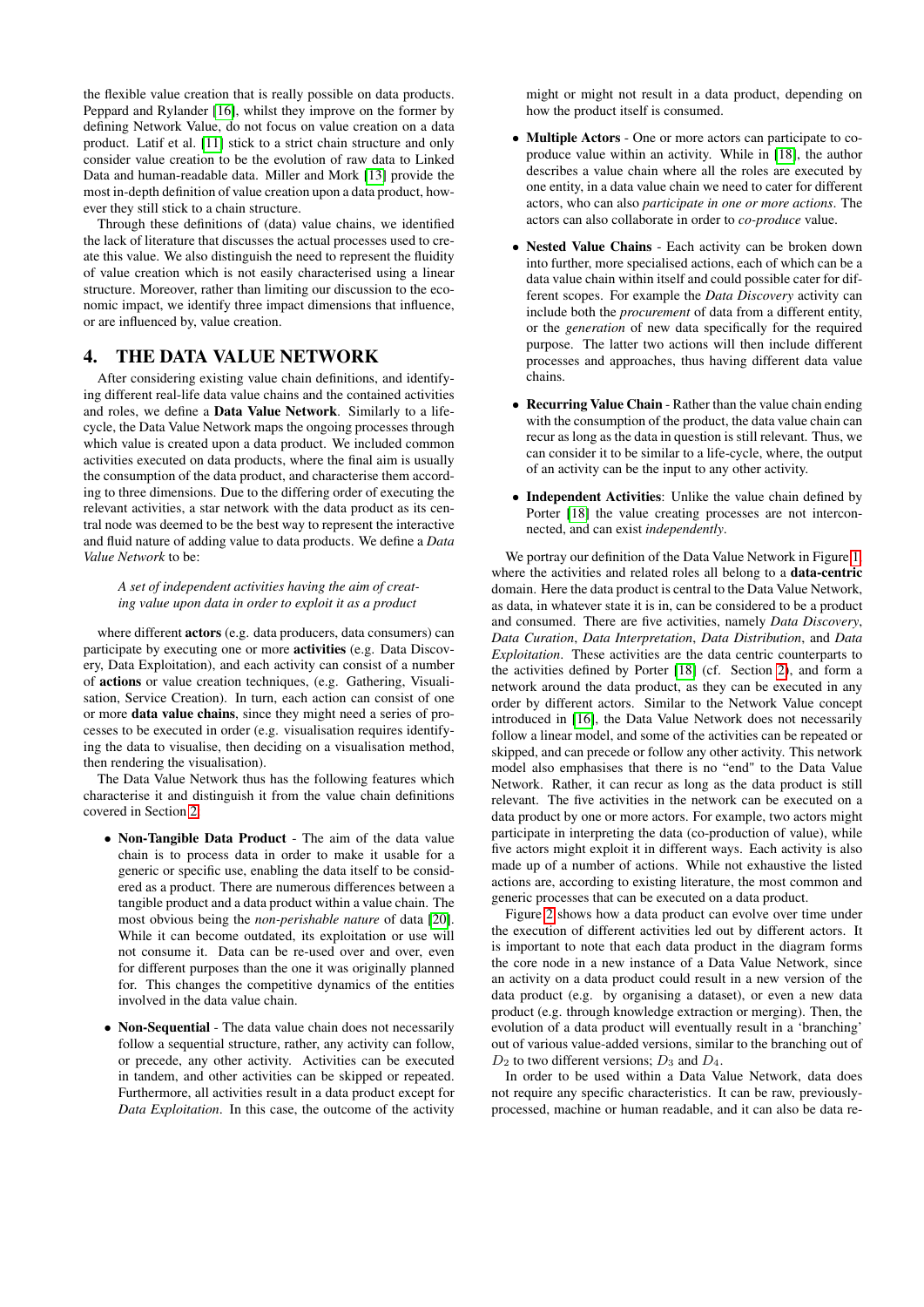

<span id="page-3-1"></span>Figure 1: The Data Value Network (Activities and Actions)



<span id="page-3-2"></span>Figure 2: Tree structure of an evolving data product D, with interaction from different actors

garding any domain, such as statistical, financial, geographical, demographic, societal, etc. Unfortunately, while data is abundantly available, there are also a number of obstacles which hinder its exploitation. Data is of a *heterogeneous nature*, with a plethora of formats, models, and schemas. This makes it very challenging to integrate, even if it belongs to the same domain. Furthermore, data is usually available from a *variety of sources* which can also be in isolated data repositories, or otherwise privately-owned spaces. This of course restricts the openness of the data and therefore also its re-use.

*Data quality* is an aspect of data that has a major effect on the value-creation potential of the data itself. Due to the subjectiveness of data quality [\[15\]](#page-9-18), it is very challenging to assess the quality of data, which can depend on a myriad of characteristics. Furthermore, there is no single agreed-upon definition of quality [\[10\]](#page-9-19) due to the cross-disciplinary nature of the concept. However, data quality is commonly perceived to capture *fitness for use* [\[8\]](#page-9-20), which in turn is a multi-dimensional concept that has both subjective perceptions and objective measurements based on the data in question [\[17\]](#page-9-21).

# <span id="page-3-0"></span>5. ACTORS' ROLES IN A DATA VALUE NETWORK

In this section we identify the various roles that an actor can adopt to participate within the Data Value Network. An entity, be it a government entity, a public entity, a citizen, a company, or an enterprise, can participate as an actor within the Data Value Network through one or more roles. This flexibility between the undertaken roles is due to the adaptive nature of the data, where value can be added in a number of different ways, as discussed previously. Through the actors' interaction or collaboration, the outcome of a Data Value Network is a data product of any kind or shape, that can be processed, integrated, maintained, shared and published in order to add value to it.

Data Producer: The data producer has the role of obtaining or creating the data. This can be achieved through a number of different actions. The role of a data producer can be considered as one of the most important roles within the Data Value Network, as any activity or action in the network depends on the available data. If the data producer does not obtain relevant data for the use case at hand, then the Data Value Network will not reach its target to obtain the intended value out of this data.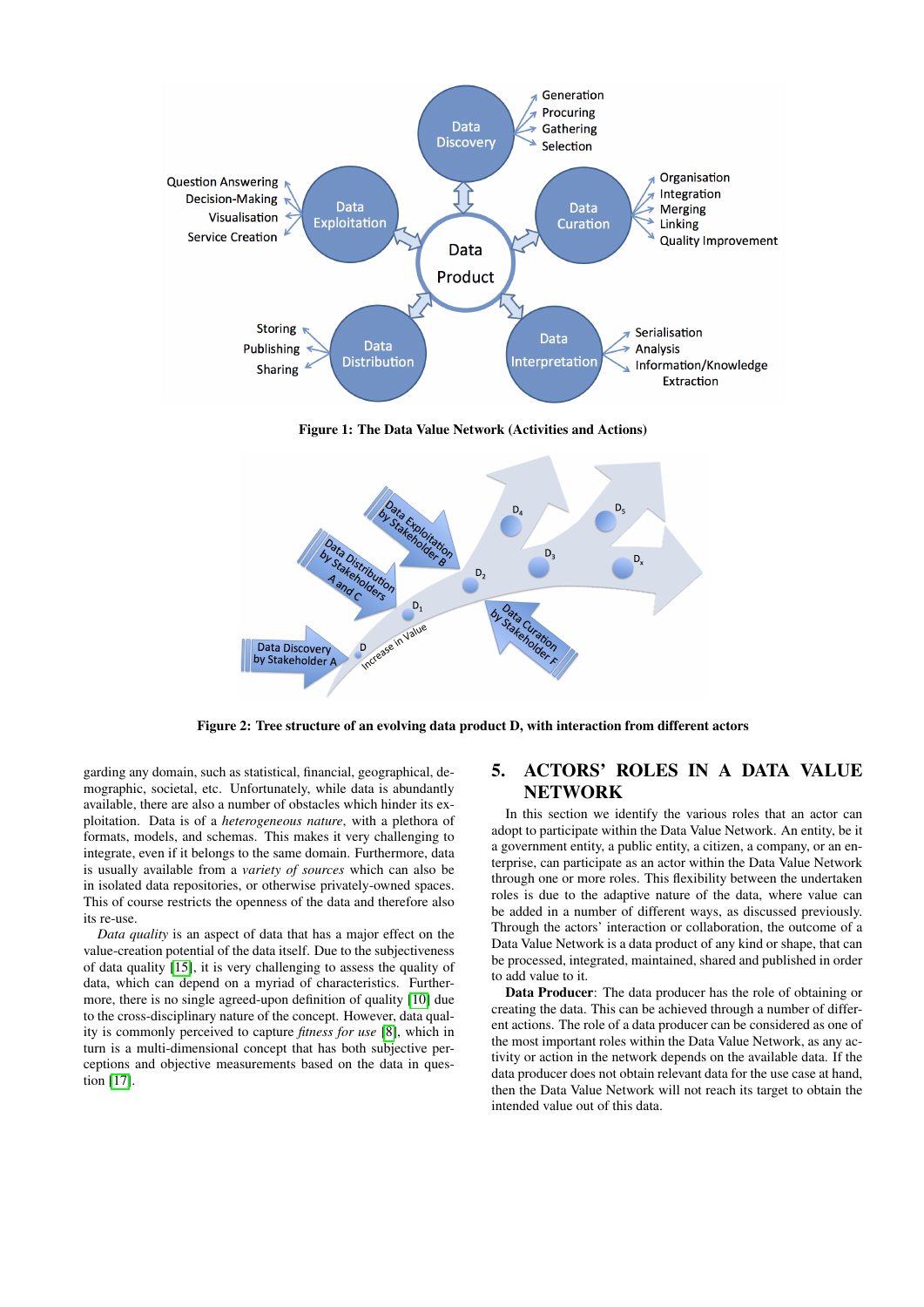

Figure 3: The Activities in which an Actor can participate through each Role

Data Publisher: The data publisher role is also essential in the value network. This role involves the distribution of the data product. The distribution process enables other stakeholders to discover potentially useful data products.

Data Facilitator: This role involves entities that, in some way or another, aid the other stakeholders in using, re-using, or exploiting, data products. This can be done through the provision of software, services, or other technologies. For example, the creator of a government data portal is facilitating the use and re-use of government data from other stakeholders by organising heterogeneous government data in a single location.

Data Broker: A data broker has the role of acting as a 'matchmaker' between the requirements of data consumers, and the data products of data producers/publishers, hence encouraging data reuse throughout the Data Value Network. Since the data is here considered to be a product, the data broker has the role of linking the roles of the data producers/publishers and the data consumers, enabling the balancing of the supply and demand. Whilst similar to the role of a data publisher, a data broker does not only passively share the data, but actively provides the data to a relevant consumer.

Data Curator: The role of a data curator is to modify or enhance the data in a manner that it is more usable for the target aim. A data curator can influence the outcome of the Data Value Network by adapting the data so that its highest value potential can be exploited.

Data Consumer: The data consumer role can be considered the final role in the Data Value Network, however, this is not always the case. For example, when a consumer gives feedback, the feedback can in turn be used as part of the data product. In the case of crowdsourcing, the data consumer also has the role of a curator, blurring the lines between both roles.

# <span id="page-4-0"></span>6. IMPACTS OF THE DATA VALUE NET-WORK

We here characterise the Data Value Network according to three impact dimensions, namely technical, economic, and societal/political. As opposed to a number of related works in literature that focus solely on the economic dimension, we here provide a more holistic picture of Data Value Networks as a basis for the information-based society. We inspire our definition of these dimensions from the *Triple Base Line*; a framework aiming to measure the degree of sustainable growth through the incorporation of three dimensions of performance, namely social, environmental, and financial [\[6\]](#page-9-22). Considering the non-tantangibile nature of a data product, we hence consider the technical dimension, rather the environmental. The technical, economic, and societal/political dimensions directly influence, or are directly influenced, by creating a Data Value Network infrastructure that connects the various roles within any data-based domain. These dimensions also affect

the direct and indirect benefits that can be extracted from re-using open data; namely market size, number of jobs created, cost savings, and efficiency gains (including saving lives, saving time, and environmental benefits) [\[25\]](#page-9-23).

## 6.1 Technical Dimension

This dimension directly concerns the Data Value Network and its use as a tool to identify value creation in the activities or processes forming the network. Data activities in a Data Value Network all have the purpose of adding value to data. We can consider 'adding value' to be equivalent to 'making the data more usable, or more fit for use'. So, for example, while data in PDF format is easily human-readable, it's conversion to RDF would make it more usable where the use case requires data to be machine readable. The opposite can also stand true. Therefore, we here discuss, in different levels of abstraction, the activities and actions that add value to data.

Data Discovery: Data discovery is the process of obtaining data. As shown in Figure [1,](#page-3-1) this activity can also follow another activity. For example, in order to add value to a dataset about weather, the data discovery activity is executed with the aim of finding geolocation data to link it with the weather data. Sources of data can be as varied as sensor data, the Internet, private companies, governmental entities, and social media, amongst others. Various actions can be implemented to discover data, including:

- *Data Generation*: where data is created for the specific use case on hand;
- *Data Procuring*: where a negotiation is performed with another entity in order to obtain their data;
- *Data Gathering*: where data is aggregated from different entities/locations;
- *Data Selection*: where a subset of available data is selected.

Data Curation: This is a very generic activity that can encompass a large number of different actions, all of which modify the data in some way or another. This activity can recur numerous times, until the required data product is obtained. Data can be modified through:

- *Data Organisation*: where data is structured in such a way that it is more understandable, or that the data follows some pattern, for example government budget data is organised by year;
- *Data Integration*: where new data is added to available data, for example the integration of weather conditions data to accident information can be done by an insurance company to check the legitimacy of a claim, or adding user feedback to product data;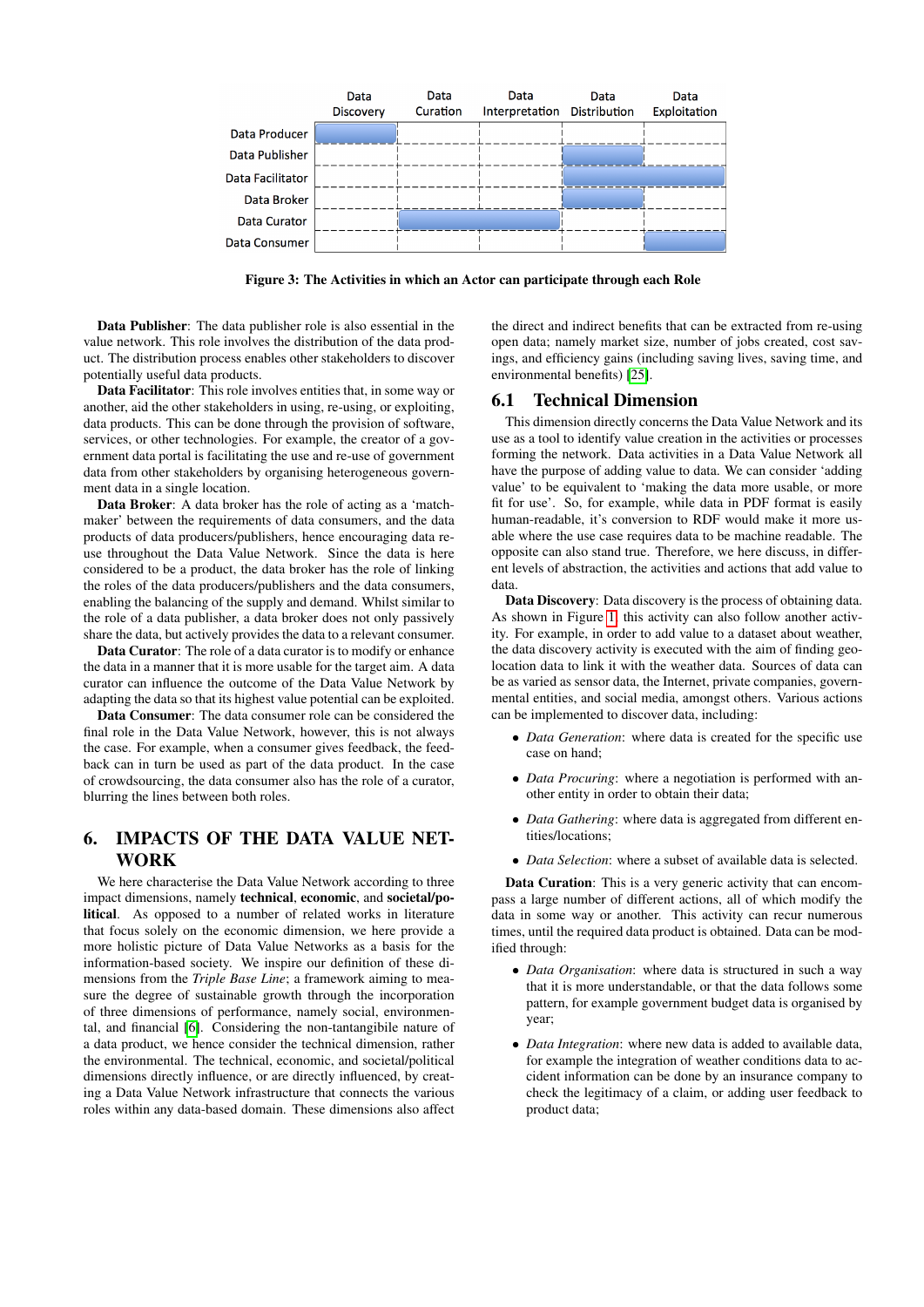- *Data Merging*: where different datasets are merged in order to obtain further information, for example population data merged with geographical data in order to obtain population density;
- *Data Linking*: where data is linked to other existing data in order to provide context, for example geographic data linked to textual descriptions about the locations in question;
- *Quality Improvement*: where the quality of data is assessed, and if necessary improved, cleaned, or repaired. For example ensuring the data is timely and trustworthy, removing duplicate data, ensuring the data is consistent and complete, and adding provenance data.

Data Interpretation: This activity involves presenting the data in a different manner, in order for it to be more understandable. First and foremost, this can include extracting information or knowledge from raw data, but it can also include data serialisation (lifting or lowering data into different formats e.g. CSV to RDF or JSON to PDF), and also implementing analysis techniques in order to identify patterns. The latter patterns can then aid actors in the Data Value Network in actions such as decision-making.

Data Distribution: Data distribution is the activity involving making the data available as a product. This means that other entities can search for and discover this data. Yet again, this activity can be executed in different ways, including storing and publishing data, advertising it, and sharing it.

Data Exploitation: This activity can be considered as the final goal of the data value chain. It involves consuming the data as a product. Visualisation can be considered as an example of *passive* exploitation, where an actor consumes the data as information or knowledge. An example of a more *active* consumption of the data can be the use of data to influence decision-making, for example, a government might consider citizens' feedback before taking a decision. Question answering and service creation are other examples of active consumption of data. In the former data is collected and analysed in order to solve a specific question, whilst service creation is the provision of a service through the use of existing data, for example a mobile public transport timetable application.

#### <span id="page-5-0"></span>6.2 Economic Dimension

This relatively new approach of trying to exploit data for its maximum value can directly affect the economy through income growth, particularly so due to the growing participation of data in the global economy. Any actor, participating through any role within the Data Value Network, can enter the data market in a manner that would provide for income growth. Using an Open Data Maturity Model, the authors of [\[25\]](#page-9-23) have estimated the (total) market size of open data in the European Union to be between 193 Bn and 209 Bn Euro for 2016. A key capability to participate in the data market is the capacity to innovate, and to ensure continuous improvement in product and process development [\[9\]](#page-9-10), as well as identifying the correct competitive scope [\[18\]](#page-9-11). The Data Value Network also increases competition. Having a global market where a number of actors provide a similar data product, consumers can identify the best product for their use case. Producers can compete with each other by attempting to provide the best data product for their target consumers and build up a reputation. This reputation, if good, would also help actors in obtaining new consumers. This competition can be considered as a small economic ecosystem that depends on the Data Value Network as is undertaken by each actor. Through *Value Chain Analysis*; the use of the value chain as a tool to identify sources of competitive advantage, the relevant entities can decompose the entire Data Value Network (or chain) into

the economic structure of the various activities within the network. This aids actors to efficiently allocate resources and efforts along the value network. This is especially relevant within a Data Value Network, as a number of actors participate, rather than a single actor executing all activities. Therefore, actors can focus on their core competences and *specialise* in the activities with the highest value adding capabilities [\[9\]](#page-9-10).

Due to the potential of data to be used over and over (until it remains relevant), the economic impact of adding value to it and using it as a product is different when compared to the more traditional product manufacturing. First and foremost this is evident in the re-use of data in another context, or domain, that it was originally envisaged for. For example, e-commerce businesses use historic purchase data to identify patterns and suggest items to users. Moreover, the data can be processed repetitively in order to make it more usable for a specific use case, for example, by changing its format, removing irrelevant data, or linking it with other data. Data can also be interpreted and made human-readable by extracting knowledge from it. For example, in the case of government data, this data processing would enable all citizens to exploit the data, and potentially even give their feedback. In turn, this feedback could be added value that the governmental entity can exploit.

In Table [1](#page-6-1) we show an excerpt of a knowledge base where we indicate various datasets and related relevant information, such as the domain of the data product, and the way it was consumed. The purpose of this knowledge base is to portray the development and exploitation of a number of data products with an economic motivation. As can be seen, there is a large variety in the domains of the data product. Any type of data can be used within a Data Value Network, besides also being re-used in use cases other then the one originally envisaged, as is particularly evident in the fifth entry in the table.

#### 6.3 Societal/Political Dimension

The establishment of Data Value Networks and the better exploitation of data to create value can have major implications on societal and political aspects. Apart from potentially improving the economy, as discussed in Section [6.2,](#page-5-0) it can also improve the standard of living. The simple collection and analysis of data can be used to identify and target problems in countries' standard of living. For example, the World Health Organisation (WHO) used  $data<sup>16</sup>$  $data<sup>16</sup>$  $data<sup>16</sup>$  about citizens' lifestyle and quality of life to create a global action plan to prevent and control non-communicable diseases $17$ . This is just one effort from many that the WHO undertakes after analysing such data, resulting in a concrete action plan to eradicate substantial problems.

Another important impact on society is the increase in *citizen*

<https://musicbrainz.org/>  $<sup>6</sup>$ <http://www.bbc.com/></sup> <http://www.bbc.co.uk/music> <http://www.europeana.eu/> [https://www.gov.uk/government/](https://www.gov.uk/government/organisations/hm-treasury) [organisations/hm-treasury](https://www.gov.uk/government/organisations/hm-treasury) <http://data.gov.uk/dataset/coins> <http://blog.safecast.org/> [http://fukushima-radioactivity.jp/](http://fukushima-radioactivity.jp/world-mapsearch.php) [world-mapsearch.php](http://fukushima-radioactivity.jp/world-mapsearch.php) <https://www.progressive.com/auto/snapshot/> <http://www.ons.gov.uk/ons/index.html> <http://www.walkonomics.com/> <http://apps.who.int/gho/data/?theme=home> [http://www.who.int/nmh/publications/](http://www.who.int/nmh/publications/ncd-action-plan/en/) [ncd-action-plan/en/](http://www.who.int/nmh/publications/ncd-action-plan/en/)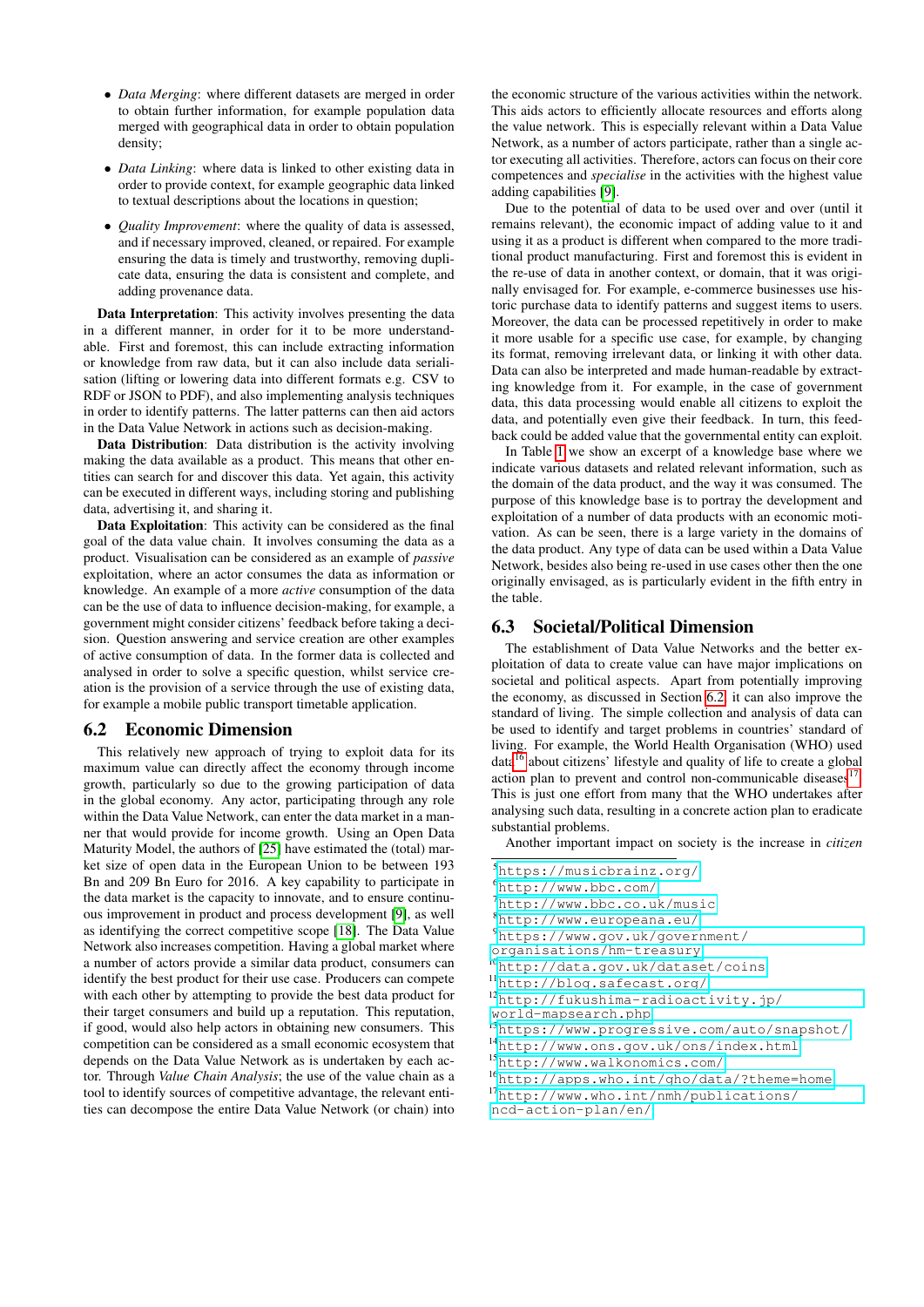|                | <b>Publisher</b>                                   | Domain                            | <b>Access Method/</b><br>Data Format    | Consumer                  | Aim                          | <b>Short Description</b>                                                                                                                                                                                                                                                                    |
|----------------|----------------------------------------------------|-----------------------------------|-----------------------------------------|---------------------------|------------------------------|---------------------------------------------------------------------------------------------------------------------------------------------------------------------------------------------------------------------------------------------------------------------------------------------|
|                | MusicBrainz <sup>5</sup>                           | Music Data                        | API                                     | BBC <sup>6</sup>          | <b>News</b><br>Enhancement   | Music data from MusicBrainz is linked to<br>news data on the BBC music site <sup>7</sup> in<br>order to provide discographies and<br>track listings across about 700 artist pages.                                                                                                          |
| $\overline{c}$ | Europeana <sup>8</sup>                             | Cultural Data                     | API.<br>SPAROL<br>Endpoint,<br>Datadump | Historiana.eu             | Educational<br>Portal        | Data from the Europeana database is aggregated<br>in the Historiana.eu portal in order to act as an<br>educational website.                                                                                                                                                                 |
| 3              | Her Majesty's<br>Treasury <sup>9</sup>             | Government<br>Expenditure<br>Data | Sparql<br>Endpoint,<br><b>CSV</b>       | wheredoesmymoneygo.org    | Informative<br>Portal        | Where Does My Money Go? aims to promote<br>transparency and citizen engagement through<br>the analysis and visualisation of information<br>about UK public spending, extracted from the<br>COINS <sup>10</sup> dataset.                                                                     |
| $\overline{4}$ | Safecast <sup>11</sup>                             | Environmental<br>Data             | API. CSV                                | Fukushima Government      | Radiation<br>Awareness       | The Fukushima Government used radiation<br>measurements data from Safecast in order to<br>populate maps, showing the radiation levels in<br>$differential$ different locations <sup>12</sup> .                                                                                              |
| 5              | Vehicle                                            | Vehicular Data                    | n/a                                     | Progressive <sup>13</sup> | Insurance<br><b>Services</b> | Progressive aggregates sensor data from a vehicle<br>in order to identify a person's driving style, and<br>then adapts insurance policies according to<br>how safe the person drives.                                                                                                       |
| 6              | Office for<br>National<br>Statistics <sup>14</sup> | Crime                             | CSV.<br>Spreadsheets                    | Walkonomics <sup>15</sup> | Environmental<br>Safety      | Walkonomics use crime statistics provided by the<br>Office for National Statistics in order to develop an<br>app. Using this app, a person can check the,<br>"walkability" of a given street based upon various<br>categories, such as fear of crime, road safety,<br>and pavement quality. |

<span id="page-6-1"></span>Table 1: Demand and Supply Knowledge Base Excerpt

*social control*. Through the distribution of data, especially governmental data, citizens are enabled to generate knowledge and actively participate in governance processes, such as decision-taking and policy-making, rather than voting in an election every few years. For example, if budget data is published as open data, citizens can scrutinise the data and give feedback, which the government can then use in the decision-making processes. In this manner, citizens also inform themselves, and as a result are able to make better decisions [\[21\]](#page-9-24). This transparency also proves the legitimacy of government actions, and potentially corruption events can also be detected.

The use of data to create innovative services can aid relevant entities in consuming such data. For example, the use of public school locations can help a new family identify the best school for their child in their neighbourhood. Another example is the use of public transport timetables in mobile applications, which help commuters plan their trips on the go. The development of such services based on adding value to data and generating knowledge also results in in the creation of jobs.

Data Value Networks can also help to preserve and better showcase the cultural identity and diversity of a region. A perfect example in this regard are digital museum, archive and library aggregators, who collect metadata about millions of cultural heritage artefacts. Here, museums, libraries and archives are data providers to a hierarchic network of geographic or thematic data aggregator nodes. The German Digital library<sup>[18](#page-0-0)</sup>, for example, aggregates semantic metadata from more than 2,000 memory institutions and feeds this data into the European cultural heritage portal Europeana[19](#page-0-0), as similarly do many other national aggregators. As a result, this vast Data Value Network allows citizens to explore the cultural heritage in completely novel ways, facilitating exploration across institutional, administrative and thematic boundaries.

# <span id="page-6-0"></span>7. DEMAND AND SUPPLY DISTRIBU-TION MODEL

We here focus on the Data Discovery and Data Distribution activities as core enablers to the Data Value Network to propose a Demand and Supply Distribution Model (Figure [4\)](#page-7-0). These two activities are crucial to the Data Value Network in that without the existence (creation) of data, and its consumption (achievable through data distribution), there can hardly be any value creation upon a data product. In other words, if the data does not exist, or no one knows it exists, no value can be created upon it. The Demand and Supply Distribution Model hence provides an entry point for stakeholders to create value and participate in a Data Value Network by enabling and enhancing the Data Discovery and the Data Distribution activities. This model is based upon the knowledge base described in Section [6.2,](#page-5-0) where the knowledge base acts as a *dynamic leveler* between data supply and demand.

Entities participating as data producers or publishers in the Data Value Network can be overwhelmed by the amount of competition in the global market. Likewise, data consumers can find it difficult to identify whether the data product they need is already on the market. Moreover, if the data is created with a specific use case in mind, it might be difficult to envision or implement it's use in a different domain. This model we propose can be a solution to these problems, where information about data products resulting from entities' Data Value Networks are indexed in a knowledge base, making them available for easier search and discovery. Using this knowledge base, data consumers can easily identify publishers or producers that are providing the data product that they require. Similarly, data producers can be aware of the data products already on the market, thus having the opportunity to target a niche, if it exists, rather than attempting to compete with established data producers. Basically, this model maps the real-life data demand and supply picture and undertakes the role of a Data Broker, as defined in Section [5.](#page-3-0) By following this model stakeholders can hence optimise their process of participating in the value creating process upon data products by having a clear picture of the supply and demand, and acting accordingly.

#### 7.1 Demand and Supply as a Service

In order to act as proof of concept, we created a cloud service in the form of a portal. Based on Table [1,](#page-6-1) we publish information

<sup>18</sup>[https://www.deutsche-digitale-bibliothek.](https://www.deutsche-digitale-bibliothek.de/?lang=en) [de/?lang=en](https://www.deutsche-digitale-bibliothek.de/?lang=en)

<sup>19</sup><www.europeana.eu/>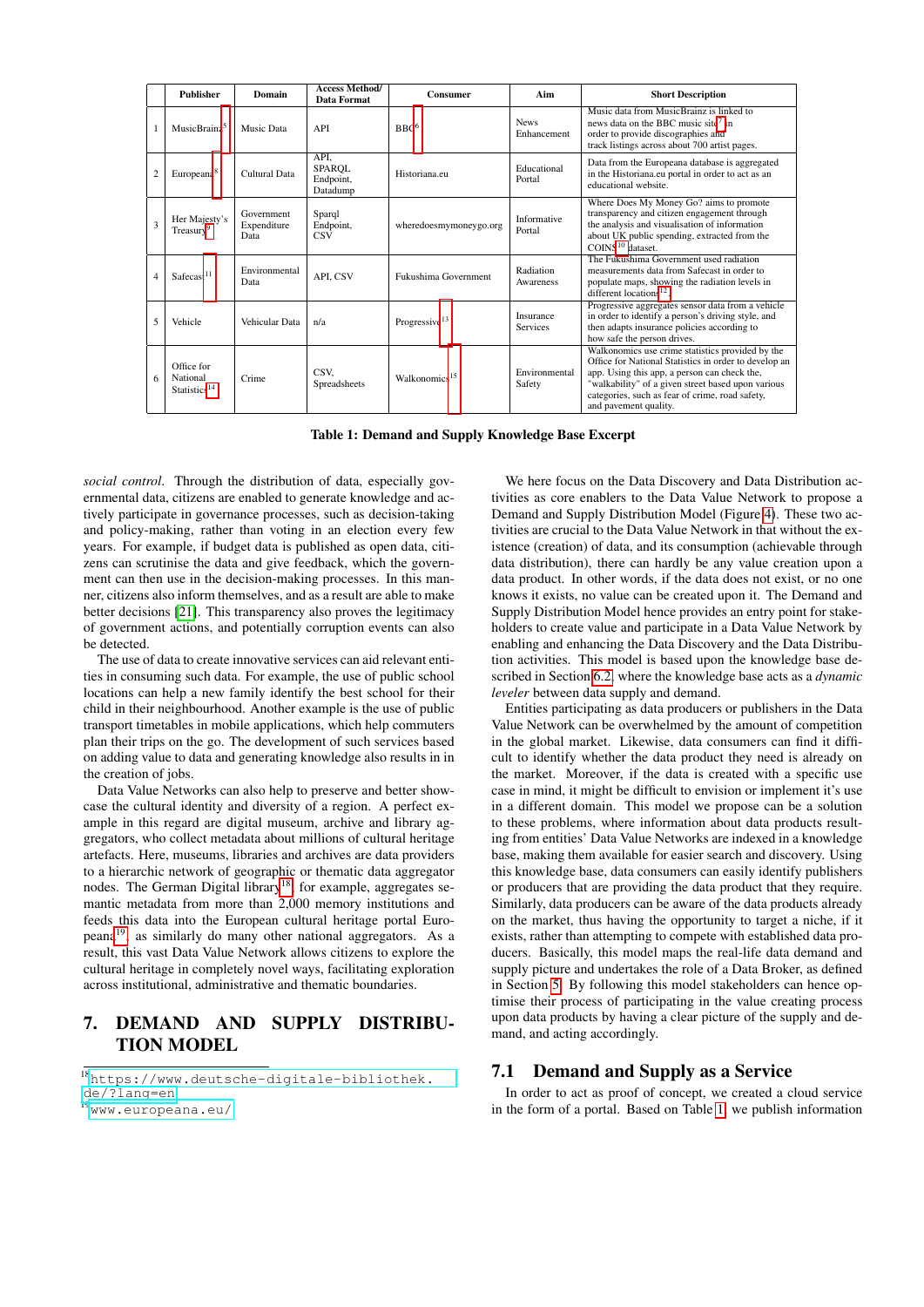and knowledge on existing datasets as Linked Data and provide the Demand and Supply as a Service (DSAAS); an entry point to the Data Value Network and hence also to the *Economic Data Ecosystem* (Online: [http://butterbur22.iai.uni-bonn.de/](http://butterbur22.iai.uni-bonn.de/dsaas/) [dsaas/](http://butterbur22.iai.uni-bonn.de/dsaas/)). The portal caters for two discrete roles, reflecting the Demand and Supply Distribution Model, namely data producers (Supply) and data consumers (Demand), and aids the value creation process through enabling and enhancing data discovery and re-use, collaborations, and providing contributions to the data market.

The DSAAS provides two different ways for consuming data; a faceted browser and a RESTful API. The faceted browser enables data consumers (humans) to browse the Data Supply and Demand Knowledge Base (as shown in Figure [4\)](#page-7-0) of existing data that they can consume or even contribute to. The RESTful API, on the other hand, provides automated access to the Knowledge Base. This enables third parties to provide their own applications based on the available data. Following, we explore the various functionalities of the DSAAS:

Browsing existing datasets: Data Consumers, or other entities who want to discover the current state of the data market, can browse existing datasets through a faceted browser. Results can be filtered according to various aspects of the datasets, including the licence, publisher, data format, data content, geographical coverage, etc. This faceted browser hence enables stakeholders to quickly search for datasets that are relevant to their current need. Once a particularly interesting dataset is identified, a user can also view all the details about the dataset, as well as any use cases of other stakeholders who already used the dataset. These use cases are provided with the intention of giving potential consumers further insight on the (re)usability of the dataset in question, especially in contexts not in the domain of the original dataset use.

Adding new data: Apart from browsing existing data, stakeholders can also use the DSAAS to add new datasets. This is very simply done by filling the relevant information in a template. The latter includes information such as the producer of the dataset, the formats available for consumption, the licence under which the dataset can be used, the language of the dataset, the temporal and geographic coverage, etc. Moreover, if the stakeholder knows another stakeholder who used their dataset in a use case, this information can be added as well. The more information that a stakeholder can provide about the dataset in question, the more easily the dataset can be discovered (and re-used) by data consumers.

Browsing the data requests: Similar to the functionality of browsing existing datasets, stakeholders can browse through data requests posted on the DSAAS. These requests indicate a need for specific data. This will allow data producers to identify a niche in the data market that was not previously catered for by any other data producer, and provide them with the opportunity to target it in order to be on the forefront of the competition. Data consumers, on the other hand, can second any data request in order to raise awareness about its relevance to various stakeholders.

Adding a new data request: Adding a data request, or a demand, is simply done through filling a form, where stakeholders can enter information about the data that they require to varying degrees of details.

Getting a recommendation: Whilst still not fully implemented, we are currently exploring how to exploit the information provided by a user for a data request to recommend any similar existing datasets. Initially this will be implemented by comparing the domain, keywords, and descriptions.

In order to best represent the supply and demand of data, we defined the **Demand and Supply Ontology**<sup>[20](#page-0-0)</sup> (DSO) to act as the underlying schema to the DSAAS. We re-use existing concepts from  $DCAT^{2\bar{1}}$ , Dublin Core<sup>[22](#page-0-0)</sup>, and FOAF<sup>[23](#page-0-0)</sup> to ensure interoperability and easier interlinking. The DSO (along with the DSAAS) improves upon existing schemas and initiatives such as DCAT,  $CKAN<sup>24</sup>$  $CKAN<sup>24</sup>$  $CKAN<sup>24</sup>$ , and Datahub<sup>[25](#page-0-0)</sup> in that it enables us to represent not only the dataset in question (resulting in a catalogue of datasets), but also all the involved actors, as well as their relationships with the data at hand, hence providing some context on the provenance of the data. Moreover, the DSO also enables us to represent the context of the re-use of a dataset. This representation allows us to holistically portray the picture of the supply and demand within a data market. It also

```
https://w3id.org/dso
```
- <sup>21</sup><https://www.dcat.org/>
- <sup>22</sup><http://dublincore.org/>
- <sup>23</sup><http://xmlns.com/foaf/spec/>
- <sup>24</sup><http://ckan.org/>
- <sup>25</sup><https://datahub.io/>



<span id="page-7-0"></span>Figure 4: Demand and Supply Distribution Model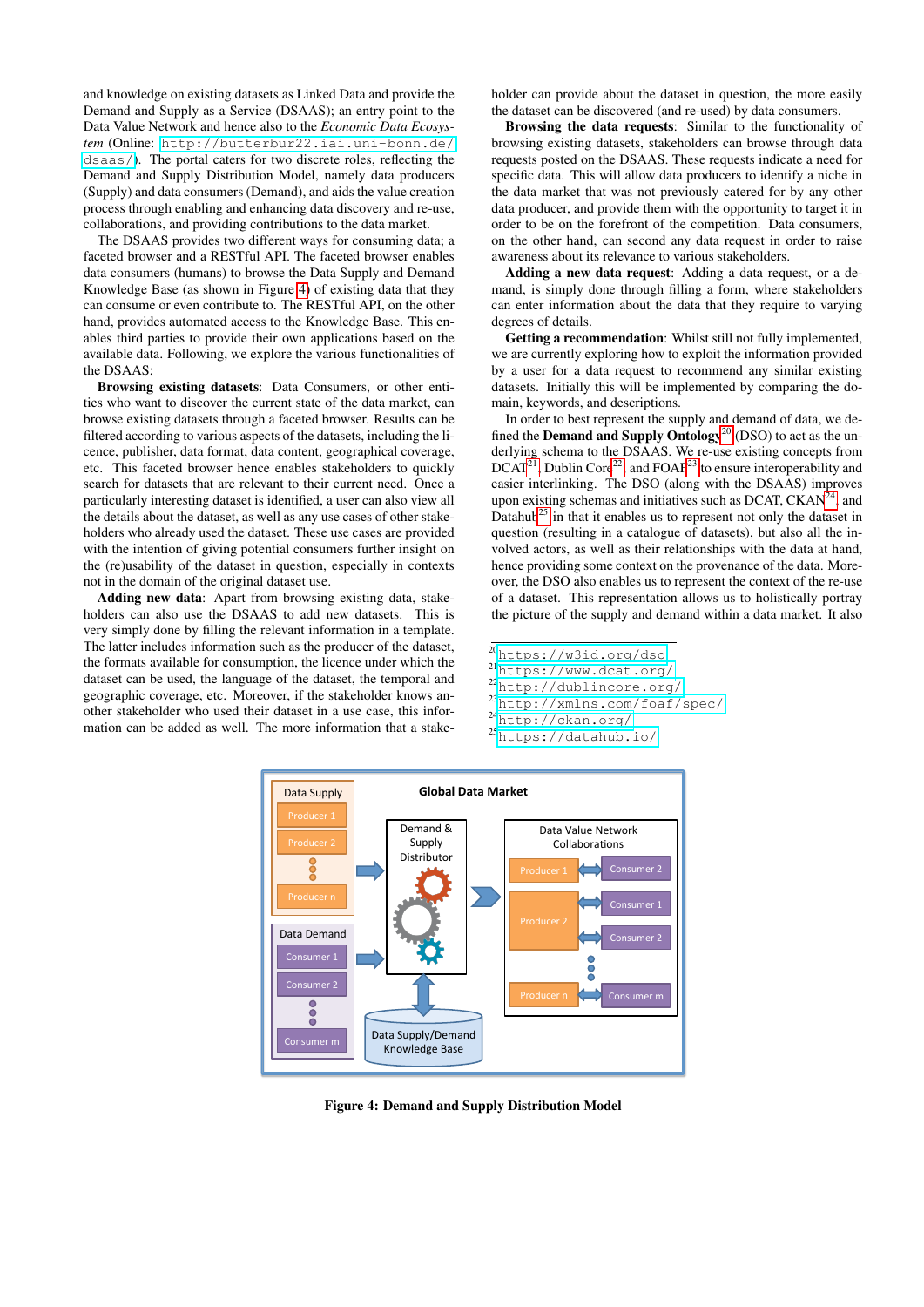enables us to store and publish data using Linked Data principles. The core concepts of the DSO (shown in Figure [5\)](#page-9-25) are:

Dataset: This concept represents information about existing datasets that can be consumed. This concept has properties that describe the dataset at hand, including the licence, theme, language, temporal coverage, description, date issued, data modified, etc.

Distribution: This concept reflects information about the access method of a Dataset. Hence, a dataset can have one or more Distributions. A Distribution has properties that describe the data format, the access and download URLs, the date modified, etc.

UseCase: A UseCase is an example of a 'success story' of the use of a Dataset. Properties of a UseCase include a description of the use case, the distribution and the dataset it uses, the stakeholders' motivation, etc.

DataRequest: This concept encompasses similar details to a Dataset concept, except that this concept reflects the *need* for a dataset.

Publisher: A Publisher is the entity or stakeholder responsible for creating a Dataset.

Consumer: A Consumer is responsible for generating a Use-Case through consuming an existing dataset.

Distributor: As opposed to a Publisher, a Distributor is the entity responsible for creating a distribution of a Dataset. For example, whilst the original dataset was created by a governmental entity on paper, a Distributor would be the one responsible for creating an RDF version of the same data.

Agent: Apart from being a super-class to the Publisher, Consumer, and Distributor concepts, an Agent is an entity who is responsible of submitting a DataRequest, or otherwise seconding an existing one.

In order to establish its validity, the DSAAS is already being used in the ODINE Project<sup>[26](#page-0-0)</sup>. The latter is an open data incubator that provides access to hundreds of companies and SMEs working on open data businesses. Starting in July 2015 (and ending in August 2016), the calls for such entities have already attracted the participation of over 300 companies or SMEs. Use cases and datasets used within the latter SMEs are being fed into the DSAAS knowledge base, hence creating a network of connections and collaborations between the datasets and their producers/consumers. We envisage that once the knowledge base is more substantial, we can also provide additional functions such as a crowdsourced effort for knowledge base curation, importing of existing data catalogs, and the provision of a recommender system built on top of the knowledge base.

With the aim of determining the potential benefits of using the DSAAS, we lead out a preliminary evaluation where a number of data producers and consumers were requested to fill out a survey<sup>[27](#page-0-0)</sup>. At the moment of writing, twelve persons responded the survey<sup>[28](#page-0-0)</sup>, of which nine are both data consumers and publishers, whilst two are only data consumers. When asked about the most common challenges in consuming open datasets, the respondents of the survey indicated that the low discoverability of the dataset in question is the challenge they faced most (11), with the challenge of lack of licence information being close second (10). Lack of provenance information and the uncertainty whether a dataset even existed followed (8 each), whilst the lack of use cases of previous use completed the list of challenges (7). These challenges are in line with aims of the DSAAS, in that we provide the essential data to enhance dataset discoverability, as well as provenance, licence, and

use case information. For the rest of the questions in the survey, which directly concern the foreseen benefits of using the DSAAS, we use the Likert scale to evaluate the degree to which the evaluators agree with the specified benefits. The results are as follows (SA-Strongly Agree, A-Agree, N-Neither agree not disagree, D-Disagree, SD-Strongly Disagree):

- The DSAAS can help stakeholders to easily identify the demand in the data market (by enabling stakeholders to submit data requests) - SA:1, A:6, N:2, D:2, SD:1
- The DSAAS can help stakeholders to easily identify the supply in the data market (by listing existing datasets) - SA:2, A:7, N:1, D:0, SD:2
- The DSAAS can help stakeholders to identify a niche in the data market, and hence target it specifically (through catering for a data request) - SA:2, A:5, N:3, D:2, SD:0
- Stakeholders are encouraged to re-use datasets if success stories (use cases) are provided - SA:2, A:8, N:1, D:0, SD:1
- The DSAAS encourages stakeholders to collaborate with each other by showing their interests in specific dataset domains - SA:3, A:4, N:4, D:1, SD:0
- The DSAAS would be a good tool to showcase datasets and encourage their consumption - SA:5, A:5, N:1, D:0, SD:1
- By allowing consumers to put a request for a dataset, the DSAAS could possibly make the acquirement process faster - SA:2, A:9, N:1, D:0, SD:0

Whilst still preliminary, through this evaluation we can conclude that overall the survey responders agree with the benefits of using the DSAAS that we portray. Ten out of twelve respondents agree that the DSAAS encourages dataset sharing and consumption, and eleven respondents agree that it can help the data acquirement process. Although there are varying opinions on the benefits, the majority of the respondents always agrees that the tool will improve their participation in the data market. These results, while not conclusive, certainly indicate the potential of our approach. In order to confirm these results conclusively, we plan to gain further insight into the usefulness of the DSAAS through further, more in-depth studies that include an analysis of the use of the DSAAS in a reallife scenario. In such studies we can assess the resulting impacts of using the DSAAS, including any improvement in efficiency and efficacy of the implemented approach using the DSAAS.

#### <span id="page-8-0"></span>8. CONCLUSION

The increasing dataification within our information society, particularly in a government setting, has required the need for the specification and implementation of new value chains in order to enhance the data exploitation process. With the aim of projecting our vision of generating a new *Economic Data Ecosystem* based on data value chains, we propose the *Data Value Network*. The Data Value Network models the co-production of value through the interaction of a number of actors who participate through a number of roles. We also specify the various activities and actions used to modify the data and innovate by adding value to data-centric products. Rather than limiting the impact of the Data Value Network to the economic dimension, we advance on existing literature by characterising the Data Value Network according to three dimensions; *technical*, *economic*, and *societal/political*. We also define

<sup>26</sup><https://opendataincubator.eu/>

<sup>27</sup>Complete survey: <https://goo.gl/2N3nnZ>

<sup>28</sup>Survey responses: <https://goo.gl/NzxVI2>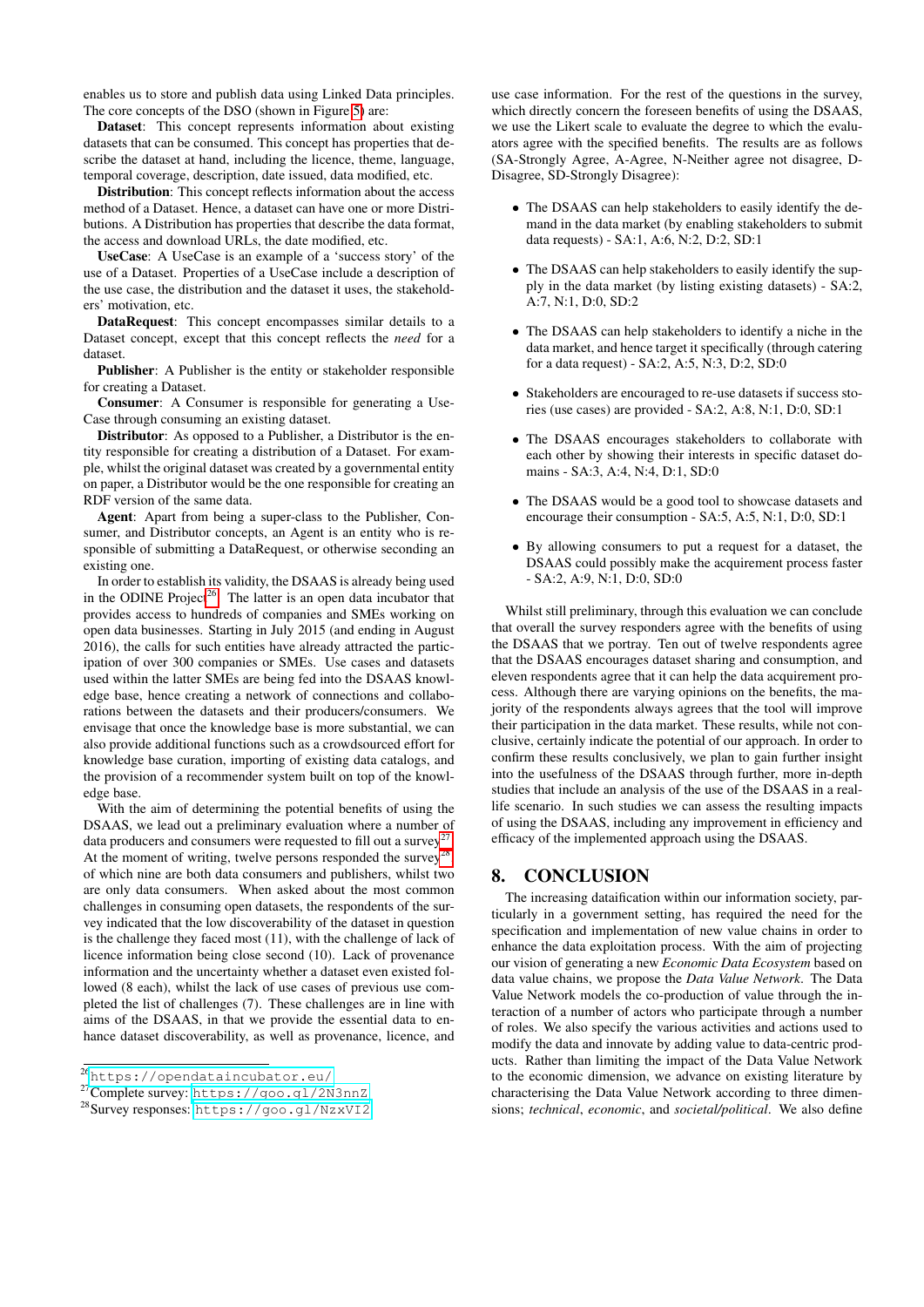

<span id="page-9-25"></span>Figure 5: The main concepts in the Demand and Supply Ontology

the *Demand and Supply Distribution Model*, which provides an insight on how an entity can successfully enter the global data market, whilst maintaining a competitive edge. The Demand and Supply as a Service (DSAAS) application acts as concrete implementation of the proposed model. Acting as a dynamic leveller, this service enables stakeholders to more easily advertise existing data products, or otherwise create a request for specific data. This match-making service provides the required knowledge to participate in a Data Value Network, and has the potential of creating a sustainable environment of (government) data re-use, enhancing the value-creation cycle within the Data Value Network.

#### 9. REFERENCES

- <span id="page-9-3"></span>[1] C. Alexopoulos, A. Zuiderwijk, Y. Charalabidis, E. Loukis, and M. Janssen. Designing a second generation of open data platforms: Integrating open data and social media. In *Electronic Government - 13th IFIP WG 8.5 International Conference, EGOV 2014, Dublin, Ireland, September 1-3, 2014. Proceedings*, pages 230–241, 2014.
- <span id="page-9-6"></span>[2] R. Amit and C. Zott. Creating Value Through Business Model Innovation. *MIT Sloan Managment Review*, (53310), 2012.
- <span id="page-9-7"></span>[3] S. J. Barnes. The mobile commerce value chain: analysis and future developments. *International Journal of Information Management*, 22(2):91–108, Apr. 2002.
- <span id="page-9-15"></span>[4] D. Crié and A. Micheaux. From customer data to value: What is lacking in the information chain? *Journal of Database Marketing & Customer Strategy Management*, 13(4), July 2006.
- <span id="page-9-0"></span>[5] N. Cukier and V. Mayer-Schoenberger. The Rise of Big Data. *Foreign Affairs*, (May/June):28–41, 2013.
- <span id="page-9-22"></span>[6] J. Elkington. Towards the sustainable corporation: Win-win-win business strategies for sustainable development. *California Management Review*, 36(2), 1994.
- <span id="page-9-4"></span>[7] K. Janssen. The influence of the  ${PSI}$  directive on open government data: An overview of recent developments. *Government Information Quarterly*, 28(4):446 – 456, 2011.
- <span id="page-9-20"></span>[8] J. M. Juran. *Juran's Quality Control Handbook*. McGraw-Hill, 4 edition, 1974.
- <span id="page-9-10"></span>[9] R. Kaplinsky and M. Morris. A Handbook for Value Chain Research. (September), 2002.
- <span id="page-9-19"></span>[10] J. Kučera, D. Chlapek, and M. Nečaský. Open government data catalogs: Current approaches and quality perspective. In *Technology-Enabled Innovation for Democracy, Government*

*and Governance*, volume 8061 of *Lecture Notes in Computer Science*, pages 152–166. Springer Berlin Heidelberg, 2013.

- <span id="page-9-17"></span>[11] A. Latif, A. Us Saeed, P. Hoefler, A. Stocker, and C. Wagner. The Linked Data Value Chain: A Lightweight Model for Business Engineers. In *Proceedings of International Conference on Semantic Systems*, pages 568–576, 2009.
- <span id="page-9-13"></span>[12] C. C. Lee and J. Yang. Knowledge value chain. *Journal of Management Development*, 19(9):783–794, 2000.
- <span id="page-9-16"></span>[13] H. G. Miller and P. Mork. From Data to Decisions: A Value Chain for Big Data. *IT Professional*, 15(1), Jan. 2013.
- <span id="page-9-5"></span>[14] L. Morgan, J. Feller, and P. Finnegan. Exploring value networks: theorising the creation and capture of value with open source software. *EJIS*, 22(5), 2013.
- <span id="page-9-18"></span>[15] K. O'Hara. Enhancing the quality of open data. In L. Floridi and P. Illari, editors, *The Philosophy of Information Quality*, volume 358 of *Synthese Library*. Springer International Publishing, 2014.
- <span id="page-9-1"></span>[16] J. Peppard and A. Rylander. From Value Chain to Value Network:. *European Management Journal*, 24(2-3), Apr. 2006.
- <span id="page-9-21"></span>[17] L. L. Pipino, Y. W. Lee, and R. Y. Wang. Data quality assessment. *Commun. ACM*, 45(4):211–218, Apr. 2002.
- <span id="page-9-11"></span>[18] M. E. Porter. *Competitive Advantage: Creating and sustaining superior performance*. NY: Free Press, 1985.
- <span id="page-9-12"></span>[19] M. E. Porter and V. E. Millar. How information gives you competitive advantage. *Harvard Business Review*, 63(4):149–162, 1985.
- <span id="page-9-2"></span>[20] J. F. Rayport and J. J. Sviokla. Exploiting the Virtual Value Chain. *Harvard Business Review*, 73:75, 1995.
- <span id="page-9-24"></span>[21] L. A. R. Rojas, G. M. T. Bermúdez, and J. M. C. Lovelle. Open data and big data: A perspective from colombia. In *KMO'14*, pages 35–41, 2014.
- <span id="page-9-8"></span>[22] D. Schlagwein and D. Schoder. The Management of Open Value Creation. In *HICSS-44*. {IEEE} Computer Society, 2011.
- <span id="page-9-14"></span>[23] S. Shah, A. Horne, and J. Capella. Good Data Won't Guarantee Good Decisions - Harvard Business Review. *Harvard Business Review [Internet]*, (April), 2012.
- <span id="page-9-9"></span>[24] A. Wassenaar. E-Governmental Value Chain Models. In *11th International Workshop on Database and Expert Systems Applications (DEXA'00), 6-8 September 2000, Greenwich, London, {UK}*. {IEEE} Computer Society, 2000.
- <span id="page-9-23"></span>[25] C. Wendy, C. Wae San, F. Sander, and v. S. Eva. Creating